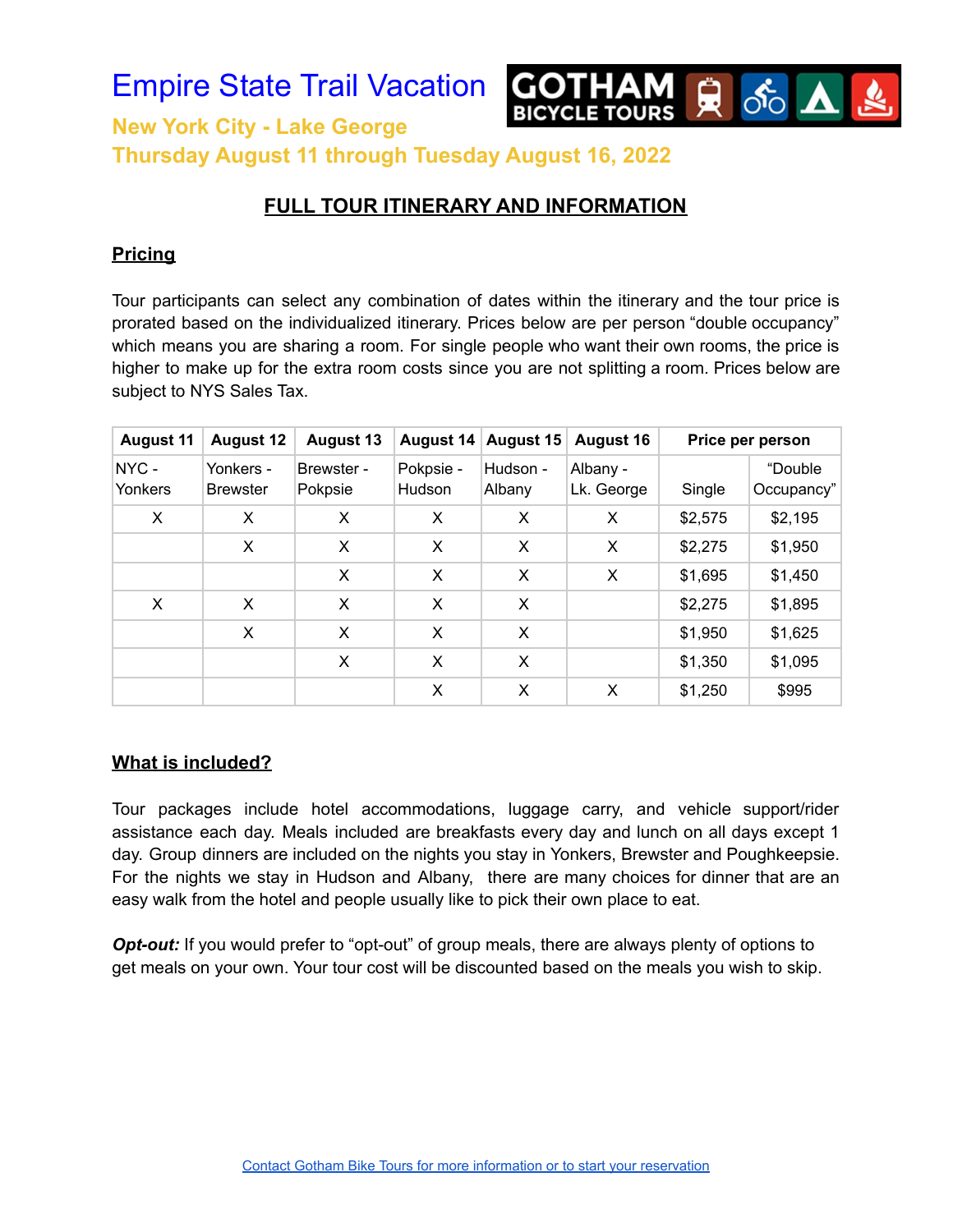

## **(SUMMARY CONTINUED)**

#### **What is not included?**

The tour is set up for you to bring your own bike. Hybrid bikes are recommended due to dirt roads and paths in some locations. Rental bikes can be added to any package. Costs for rental bikes vary depending on the segment you are riding, number of days, etc.

Dinners are not included on the days where you stay in Hudson and Albany because there are a lot of choices right next to (or in) the hotels you will be staying in and we find that people would rather choose their own on these days. Other activities along the route, such as live music venues, attractions, etc. are also not included. Cab fare or Uber rides for these activities are also not included.

Amtrak or Metro-North Railroad fares to get to/from various ride segments are not included (see each day in the itinerary for information). If you are driving to the ride, parking is free in designated lots. However, getting back to your car, either by Amtrak or bike tour shuttle vehicle is not included. If you are using Metro-North Railroad, we have discounted tickets available.

#### **Deposits, Payments and Price Changes**

The tour deposit to hold your place is \$500 and is non-refundable.

The remainder of the tour price is due July 25. You will be emailed an invoice detailing the final cost based on your exact tour package, opt-outs, additional charges, etc.

Payments may be made by credit card or personal check. Credit card transaction fees apply.

**Sign-up early!** This tour involves arrangements with 5 different hotels, and depending on the segments you choose, you may want to use Amtrak to get to or from the ride and Amtrak has limited space for bikes on each train. You may not be able to book a ticket for your bike on Amtrak if you wait too long.

#### **Reserve your spot / Get a quote**

Contact Gotham Bike Tours for more information or to start your [reservation.](https://forms.gle/9dtqeYvJbmj6AoUo6)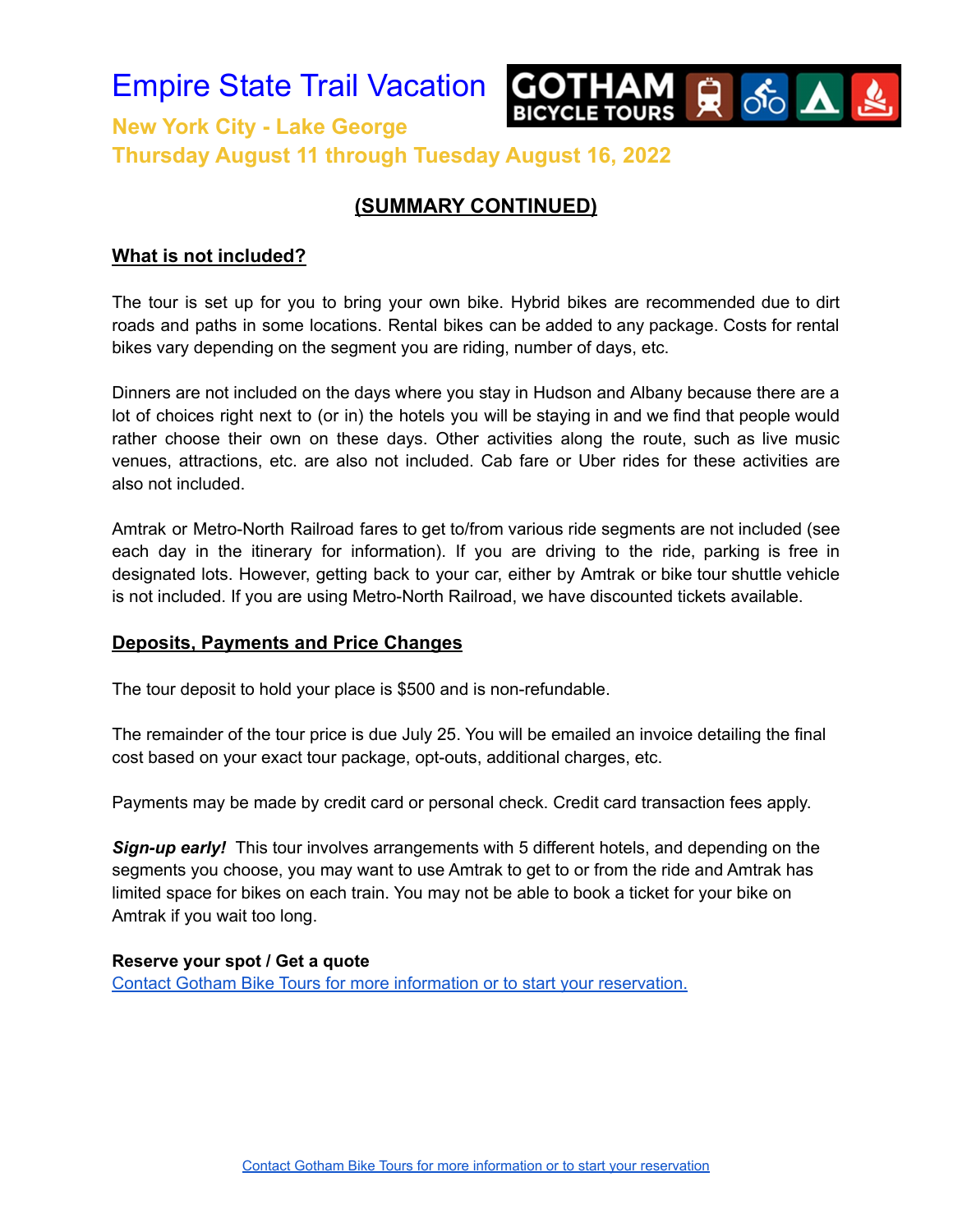

**New York City - Lake George Thursday August 11 through Tuesday August 16, 2022**

## **Day 1 - NYC to Yonkers**

# **Thursday August 11: Battery Park, Manhattan to Tuckahoe Road, Yonkers 24 Miles, relatively flat. Bike paths and city streets. All paved surfaces**

Much of the Empire State Trail in NYC is along the Hudson River Greenway in Manhattan where it begins at Battery Park and ends at Dyckman Street. After that, it is a 4-mile jumble of busy city streets before you get to the final stretch of bike path. Lukas Herbert, the owner of Gotham Bicycle Tours, will lead this day of riding to give the group a more personalized tour. Lukas is a licensed NYC sightseeing guide and has 20 years of experience working in urban planning in both NYC and the Hudson Valley and can answer any questions.

After experiencing the sights and sounds of the city, depending on the preferences of the group, we'll have a picnic lunch featuring the best Dominican food the city has to offer, or we can get barbecue. Then we'll head back onto the bike path up to Yonkers where you can check in to your hotel. Yonkers is famous for some of the best Italian food outside of Italy itself. Join us for a group pizza dinner, cooked in a brick oven that exceeds the quality you'll find in Manhattan. Or opt-out and do dinner on your own. An inexpensive Uber ride gives you access to countless great restaurants.

#### **Hotel:** [Hampton](https://www.hilton.com/en/hotels/nycynhx-hampton-suites-yonkers/) Inn by Hilton, Yonkers

#### **Meals included:** Lunch and dinner

**Elevation profile:** One hill on city streets in northern Manhattan. Gradual hill on bike path.



#### **Getting there:**

*Non-local participants:* Stay at hotel in Yonkers the night before (extra charge of \$105 plus tax). You can park for free for the entire tour in this parking lot. Lukas will meet you in the morning and will get you down to the city by van or by train, depending on the group. If you want to stay in a NYC hotel the night before, use the information for local participants below.

*Local participants:* Come directly to the ride in the morning to start the tour. A bag drop will be available the night before so you don't have to carry your bags to the ride. \$20 fee for bag drop in Manhattan or free if you bring your bags to our offices (north Bronx or White Plains).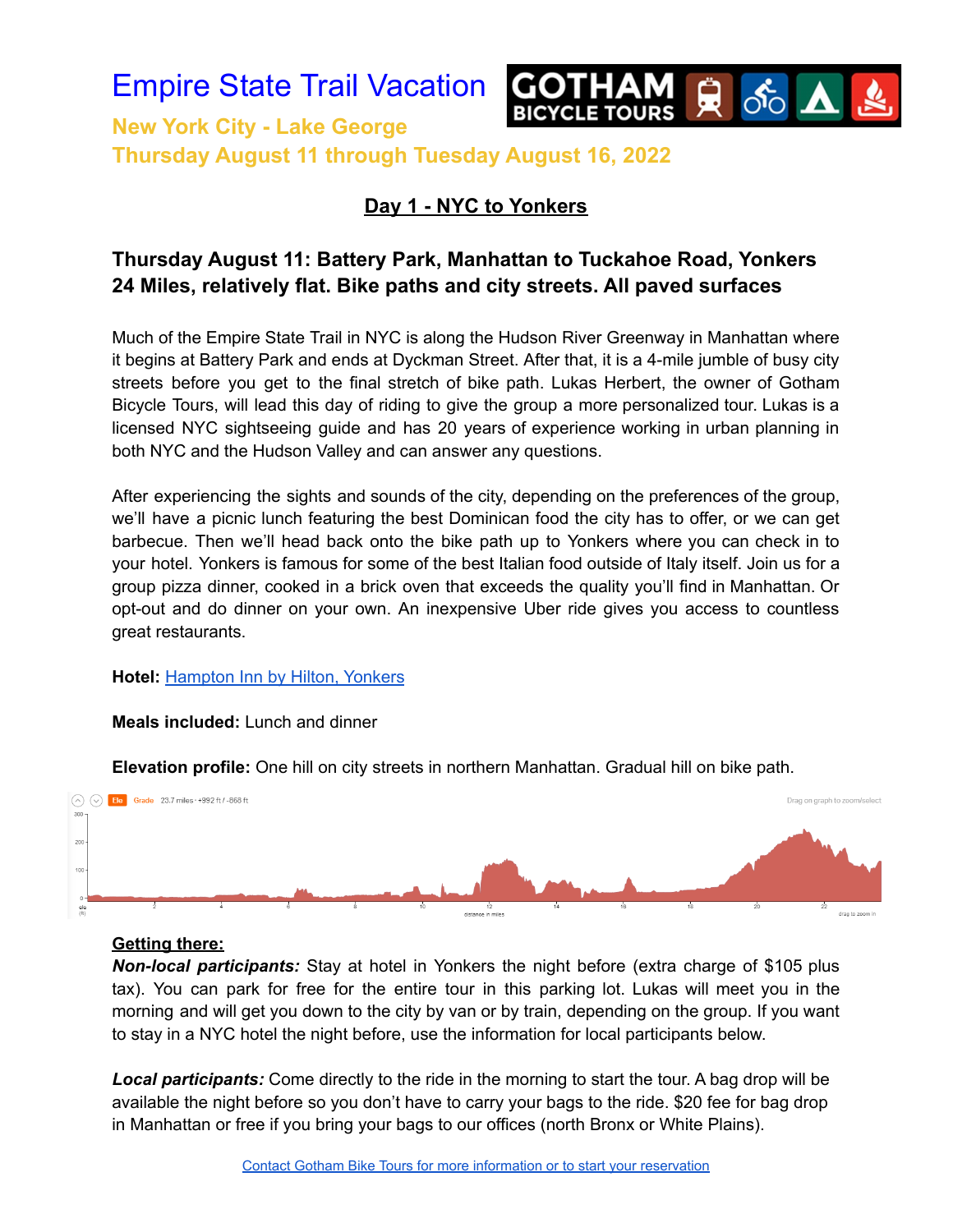

**New York City - Lake George Thursday August 11 through Tuesday August 16, 2022**

### **Day 2 - Lower Hudson Valley**

# **Friday August 12: Yonkers to Brewster 46 Miles, gradual elevation changes. Almost entirely on a bike path. All paved surfaces**

Begin your exodus from the big city on a splendid bike path that was built atop a former commuter railroad line. The Empire State Trail takes you all the way to the last stop, but only after you pass through charming villages and hamlets that are nestled amongst farms, forests and the massive reservoirs that supply water to our thirsty metropolis. Have a great picnic lunch at a historic train station. Choose from over 20 overstuffed sandwiches made to your order. Then pedal on to Brewster where you can spend the night just off the trail.

The NYC reservoir system will be the theme for the day, and dinner will be no different as we enjoy a group dinner with a sweeping view of a reservoir at a popular local Mexican restaurant. After dinner you can take a quick taxi ride and end the night at an old-school billiards hall. Another option is to check out a nearby music [venue](https://www.darylshouseclub.com/) owned by Daryl Hall (from Hall & Oates). Or just relax in your room and get ready for another great day of riding.

#### **Hotel:** Comfort Inn, [Brewster](https://www.choicehotels.com/new-york/brewster/comfort-inn-hotels/ny764)

#### **Meals included:** Breakfast, lunch and dinner



**Elevation profile:** Gradual elevation changes on rail-trail bike path.

#### **Getting there:**

*By Car:* Park at Hampton Inn in Yonkers and leave your car there for free for the entire tour in this parking lot.

*By Train:* Take the #1 subway to the last stop 242 Street - Van Cortlandt Park. Ride will start in the Van Cortlandt Park Golf Course parking lot (adds 6 miles)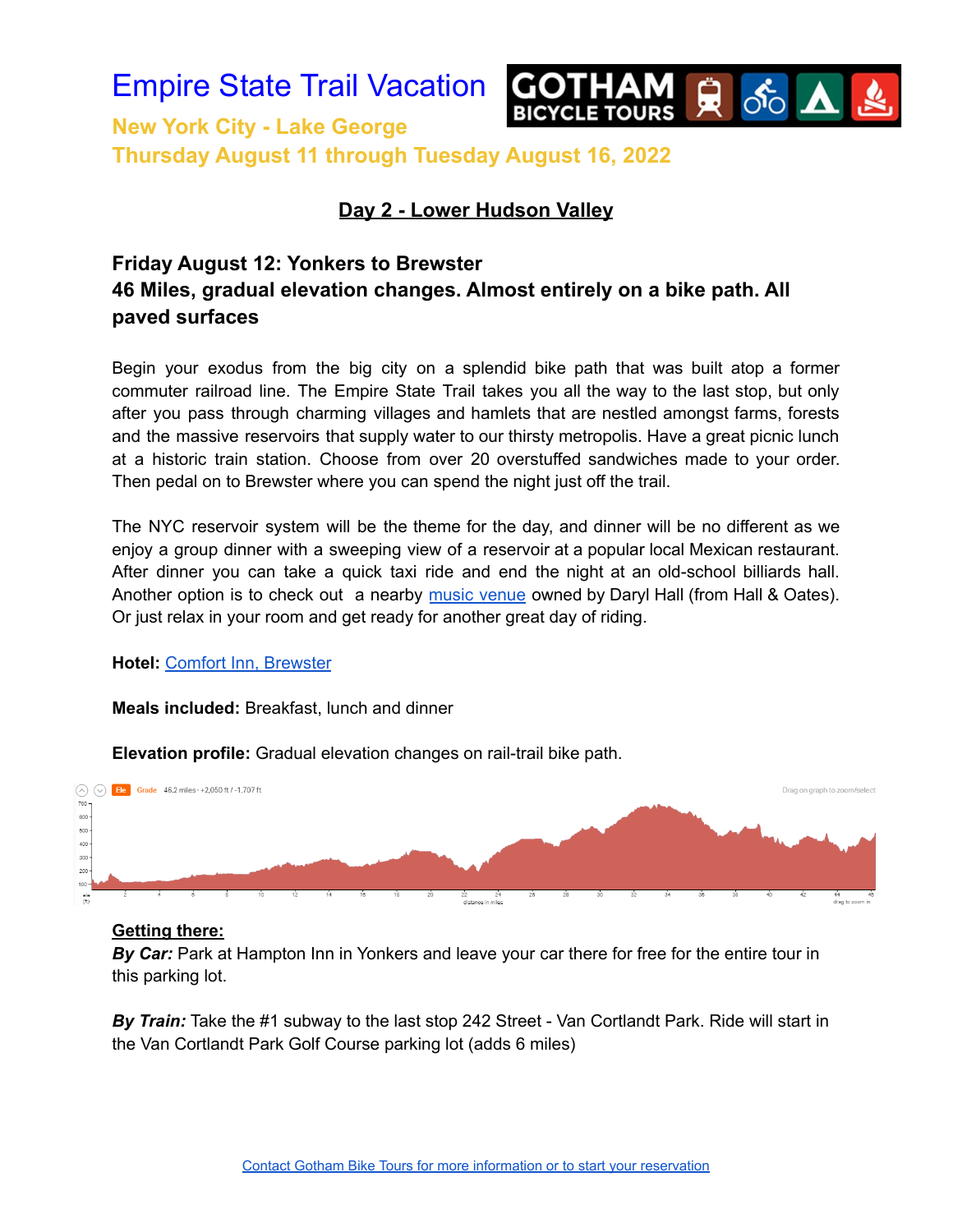



**New York City - Lake George Thursday August 11 through Tuesday August 16, 2022**

### **Day 3 - Appalachian Crossing**

# **Saturday August 13: Brewster to Poughkeepsie or New Paltz Choose between 40 and 50 Miles. Gradual elevation changes. Almost entirely on a bike path. All paved surfaces.**

You may not know about New York's relationship with the Appalachian Mountains. They cross our region diagonally from southwest to northeast about 50 miles north of the city. While the Appalachian range is dwarfed by the nearby Catskills and Adirondacks, preservation efforts in this region have left it undeveloped. And once again, the Empire State Trail follows a former railroad line that once connected New England to the Hudson River. The elevation changes are gradual, and since you're far from cars and highways, the sound of nature prevails as you pass through picturesque settings. And yes, you will cross the Appalachian Trail with its famous white blazes.

Since services along this part of the Empire State Trail are remote, we'll be offering a trailside brunch featuring bagels, lox, local fruit, yogurt and more. Then you'll arrive in Poughkeepsie where the trail goes over the spectacular [Walkway](https://walkway.org/) Over the Hudson. You can stop here or keep riding if you feel like it. We'll offer a variety of end points for the day where you can be picked up and shuttled to the hotel which is in Poughkeepsie, but not next to the trail. Then after we've all settled in, we'll have another group dinner at a local [brewery.](https://www.millhousebrewing.com/)

#### **Hotel:** Hampton Inn by Hilton, [Poughkeepsie](https://www.hilton.com/en/hotels/pounyhx-hampton-suites-poughkeepsie/)

**Meals included:** Breakfast, lunch and dinner

**Elevation profile:** Gradual elevation changes on rail-trail bike path.



#### **Starting on Day 3? How to get there:**

Take the 8:10 Metro-North Harlem Line train from Grand Central Terminal to Brewster. Train arrives at 9:39. You will be met at the station for bag drop and orientation and you can begin the ride right from the station. Bikes allowed on train with no reservation. Discount rail fare available for \$12.50.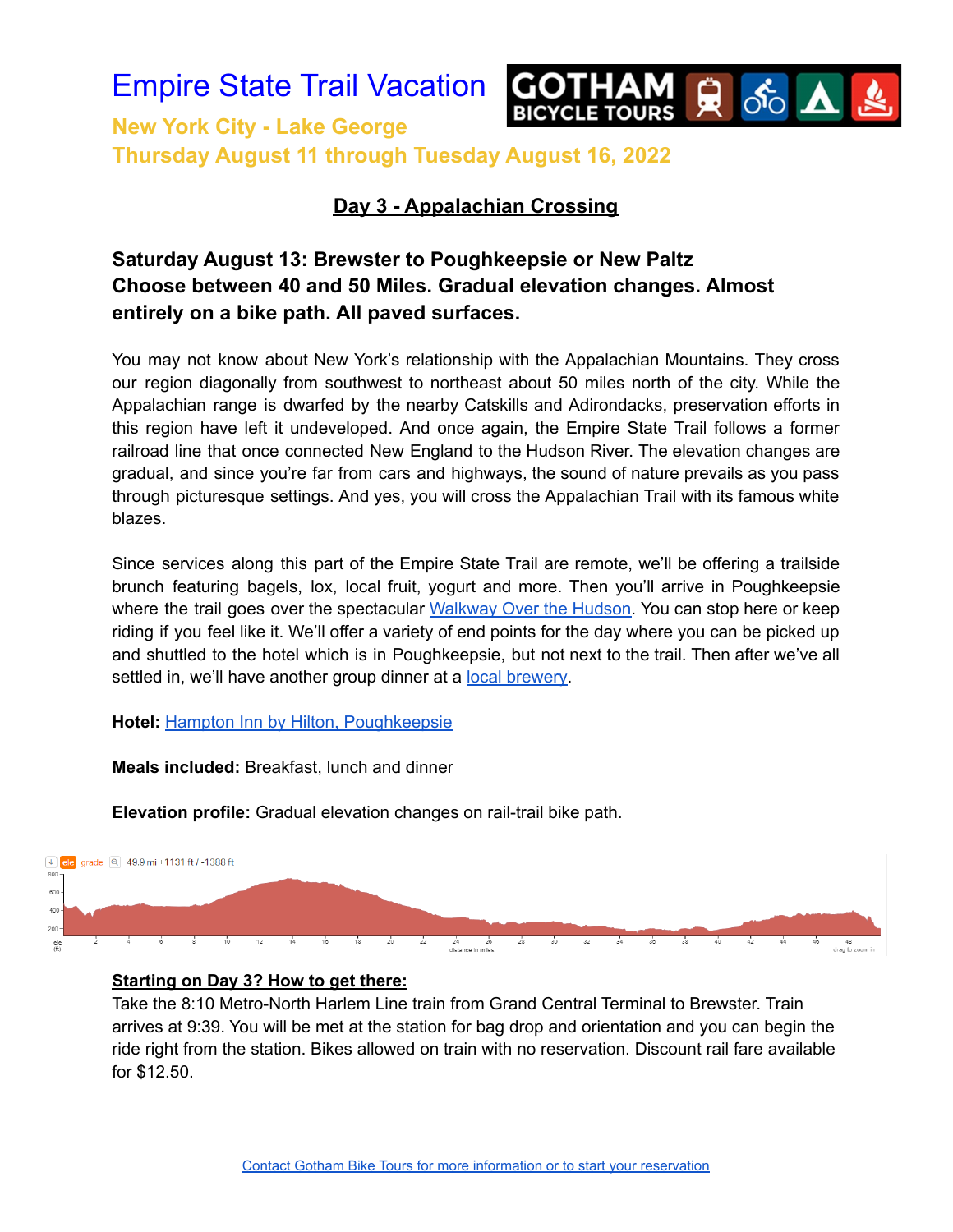

# **New York City - Lake George Thursday August 11 through Tuesday August 16, 2022**

**Day 4 - Catskill Splendor**

# **Sunday August 14: Poughkeepsie or New Paltz to Hudson Ride length can be customized from 40 to 60 miles. Combination of bike paths & local streets. Some bike paths and roads are unpaved. A few hills.**

As we did the night before, we'll shuttle you back to the trail wherever you left off, or wherever you want to start. No matter what, you have a beautiful day of riding in store as you cruise alongside the Catskill Mountains which dominate the horizon to the west. This is probably the most scenic day of the tour with near-constant vistas of mountains, rivers, farms and historic areas. This is also the only day we do not bring you lunch since you'll be going through several towns with many, many choices, including a trailside cafe in the middle of the woods. You'll also get to ride over another huge railroad bridge, pass through bucolic college campuses, and end in the historic City of Hudson where we'll stay in a boutique hotel. Since there are so many restaurants so close by, dinner is on your own to let you pick out what you want.

While scenic splendor is the theme of the day, you'll also need to be aware that some of the bike paths and roads you will be riding will not be paved. So for this day, you'll want to be on a hybrid bike to check it all out. If you only have a road bike, we can give you a parallel route.

#### **Hotel:** The Wick, [Hudson](https://www.thewickhotel.com/)

#### **Meals included:** Breakfast

**Elevation profile:** There are hills involved in some areas as you go between the riverfront and upland areas. Bike path segments are generally flat rail trails.



#### **Starting on Day 4? How to get there:**

Take the 7:45 Metro-North Hudson Line train from Grand Central Terminal to Poughkeepsie. Train arrives at 9:48. You will be met at the station for bag drop and orientation and you can begin the ride right from the station. Bikes allowed on train with no reservation. Discount rail fare available for \$16.25

#### **Ending on Day 4? How to get back:**

Amtrak 244 Empire Service departs Hudson 4:52 arrives NYC 7:05 Amtrak 64 Maple Leaf departs Hudson 7:37 arrives NYC 9:55 Prices change according to when you book. Bike space is limited, you must reserve.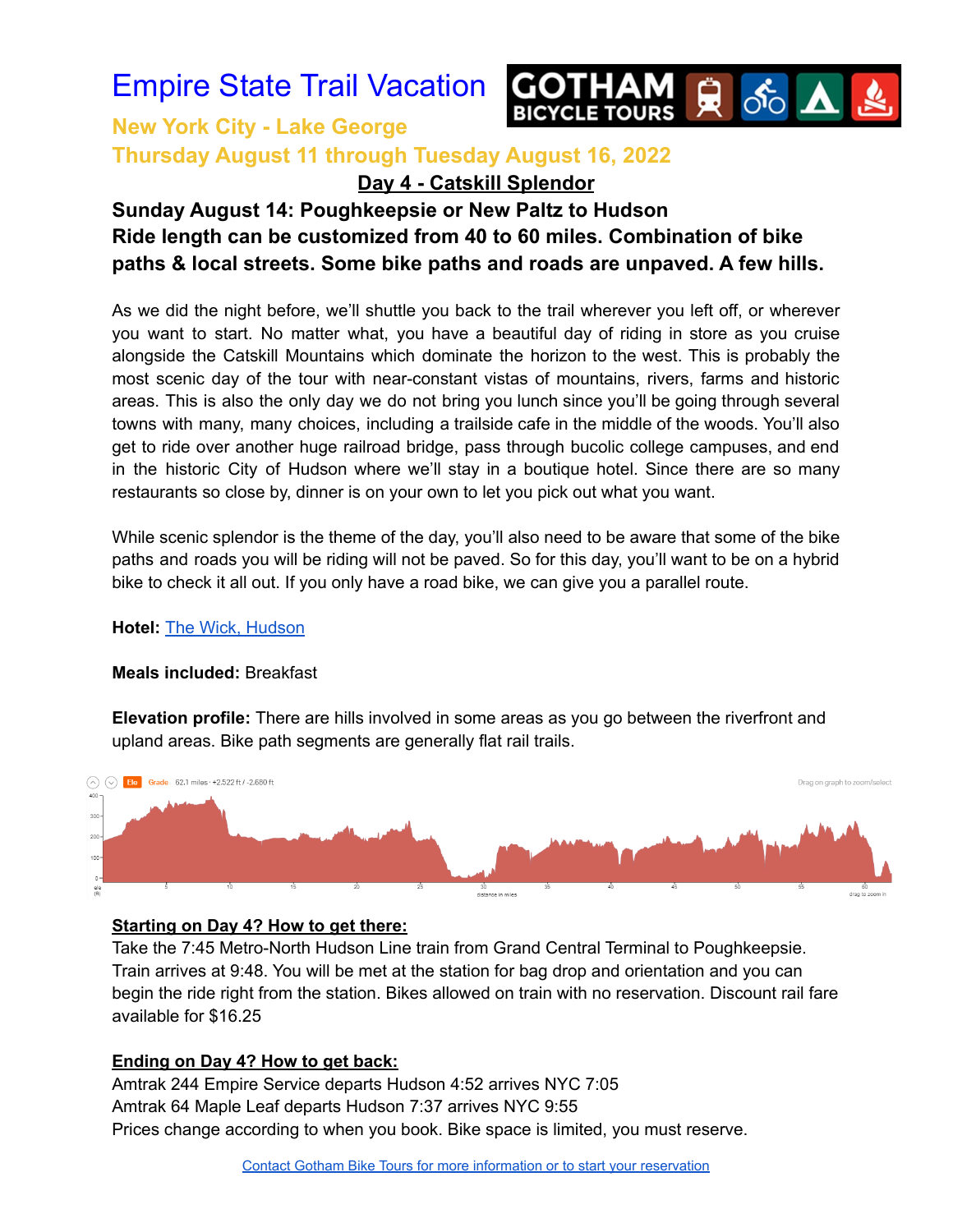

**New York City - Lake George Thursday August 11 through Tuesday August 16, 2022**

## **Day 5** - **Capital Region**

# **Monday August 15: Hudson to Albany 39 Miles. Mostly "stone dust" paved bike path with some roads in between. Gradual elevation changes on bike paths with downhill at the end.**

Head right out of the hotel and make your way to Albany on another great bike path built atop a former trolley line that used to carry commuters to the state capital. One of the first electric interurban trolleys in the nation, this line had a brief history of operation. But now it carries the Empire State Trail through the commuter suburbs of the capital region. It also follows the pulsing course of scenic streams and waterfalls, whose power was once harnessed for mills, and to provide the electricity for the operation of this important, yet short-lived commuter line.

After stopping for another trailside lunch, descend into Rensselaer via local streets with views of the Hudson River. Albany looms large across the bridge as you approach Empire State Plaza and its modernist design. Take a spin around its white-marbled plaza while you explore the capital complex. There's nothing else like it. Then head to the hotel which is in the center of downtown. Since there are so many restaurants so close by, dinner is on your own to let you pick out what you want.

**Hotel:** Hampton Inn by Hilton, Albany [Downtown](https://www.hilton.com/en/hotels/albhshx-hampton-suites-albany-downtown/)

**Meals included:** Breakfast and lunch

**Elevation profile:** Most elevation changes are very gradual due to the rail trail you will be riding on. There is a downhill as you approach the Hudson River in Albany



**Ending on Day 5? How to get back:** Amtrak 244 Empire Service departs Albany 4:30 arrives NYC 7:05 Amtrak 64 Maple Leaf departs Albany 7:15 arrives NYC 9:55 Prices change according to when you book. Bike space is limited, you must reserve.